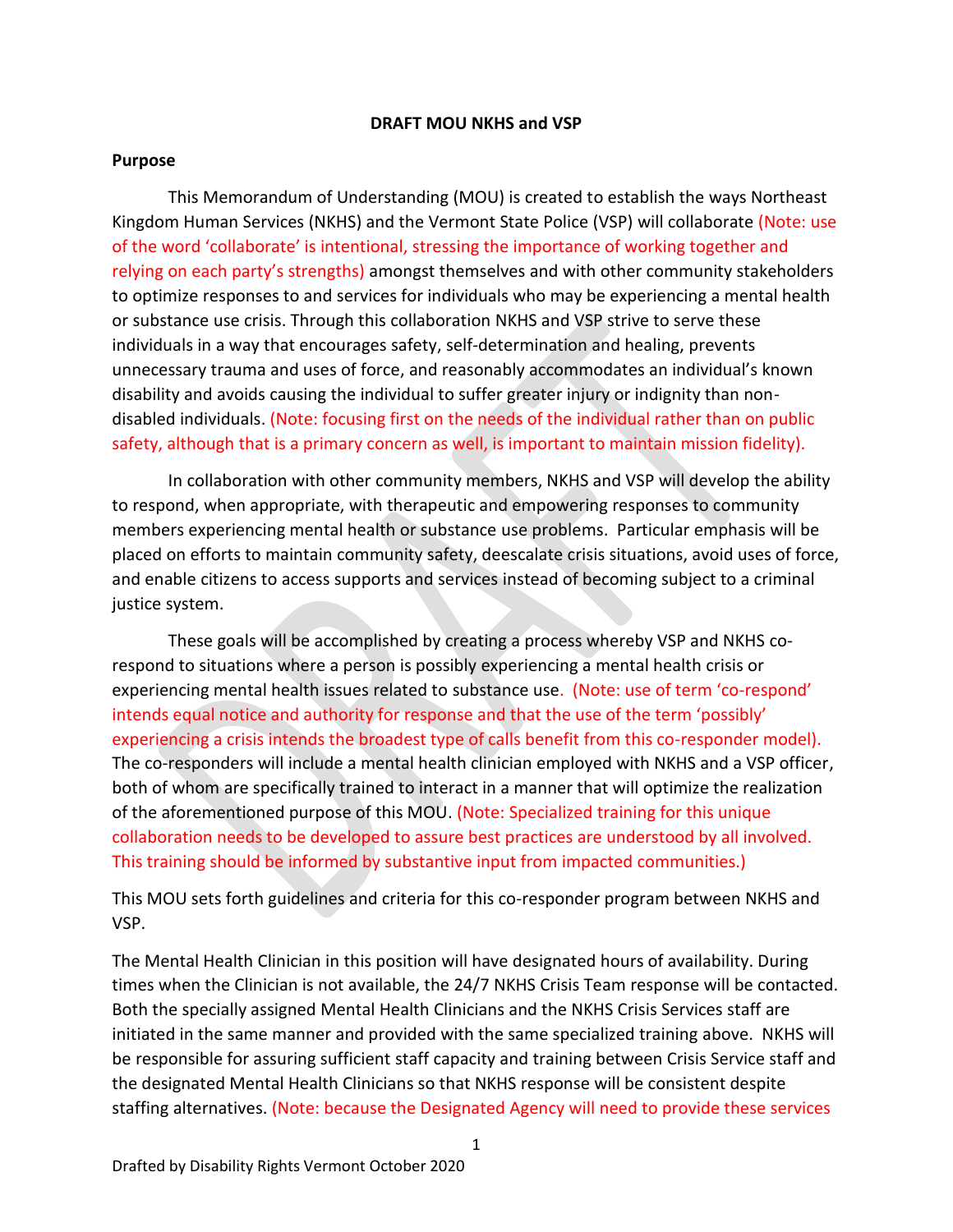when the specially assigned clinician is unavailable, having multiple clinicians as part of the program would be optimal.)

### **Goals:**

The goal of this collaboration is to more effectively serve those in the community during a mental health or substance use crisis, avoiding unnecessary re-traumatization, criminalization and expensive involuntary custody situations and without violating the Americans with Disabilities Act (ADA). (Note: Important to emphasize the legal requirements applicable under the ADA and Vermont Fair Housing and Public Accommodations Act.) It is acknowledged that a police department violates the ADA when it fails "to reasonably accommodate a person's disability in the course of investigation or arrest, causing the person to suffer greater injury or indignity in that process than other arrestees. $^{\prime\prime}1$  It is also acknowledged that far too often people experiencing a mental health or substance use crisis in the community are harmed, dislocated from their supports and community, and even tragically killed by responding law enforcement officers who have limited tools and expertise to respond effectively. This collaboration aims to stop these occurrences by assuring adequate co-responding capacity and collaborative training, effectively providing the right resource at the right time.

The co-responders will work collaboratively with each other and other appropriate stakeholders and with the individual in crisis to ensure the safety of the community, deescalate the situation, and identify and implement services and supports appropriate to assist the individual in crisis. (Note: importance to emphasize working with the individual in crisis as well as family, friends and community resources other than police and mental health clinicians, eg peer supports, charities and healthcare providers when providing supportive responses to people in crisis in the community). These collaborative efforts to assist people experiencing mental health and substance use crisis in the community are aimed at de-escalating and resolving the immediate crisis and reducing future crisis circumstances for the person by assuring that the immediate contact with appropriate supports and services initiated by the Coresponders is continued with ongoing opportunities for the individual to avail themselves of alternative supports and services that meet the individual's needs. NKHS will be responsible for providing oversight and analysis of the efforts to follow up with individualized services post-coresponder contact to help provide program quality improvement. (Note: data collection and analysis of the short, mid, and long-term impact of co-responder services and follow up is essential and should be built-in to any agreement.)

The VPS officers inform the Mental Health Clinician and others on safety concerns for all contacts with individuals in crisis. The Mental Health Clinician will work with VSP and the individual to ensure appropriate communication and mental health services are provided for

l

<sup>&</sup>lt;sup>1</sup> Sheehan v. City & Cty. of San Francisco, 743 F.3d 1211, 1232 (9<sup>th</sup> Cir. 2014), rev'd in part, cert. dismissed in part *sub nom. Sheehan*, 135 S.Ct. 1765 (2015).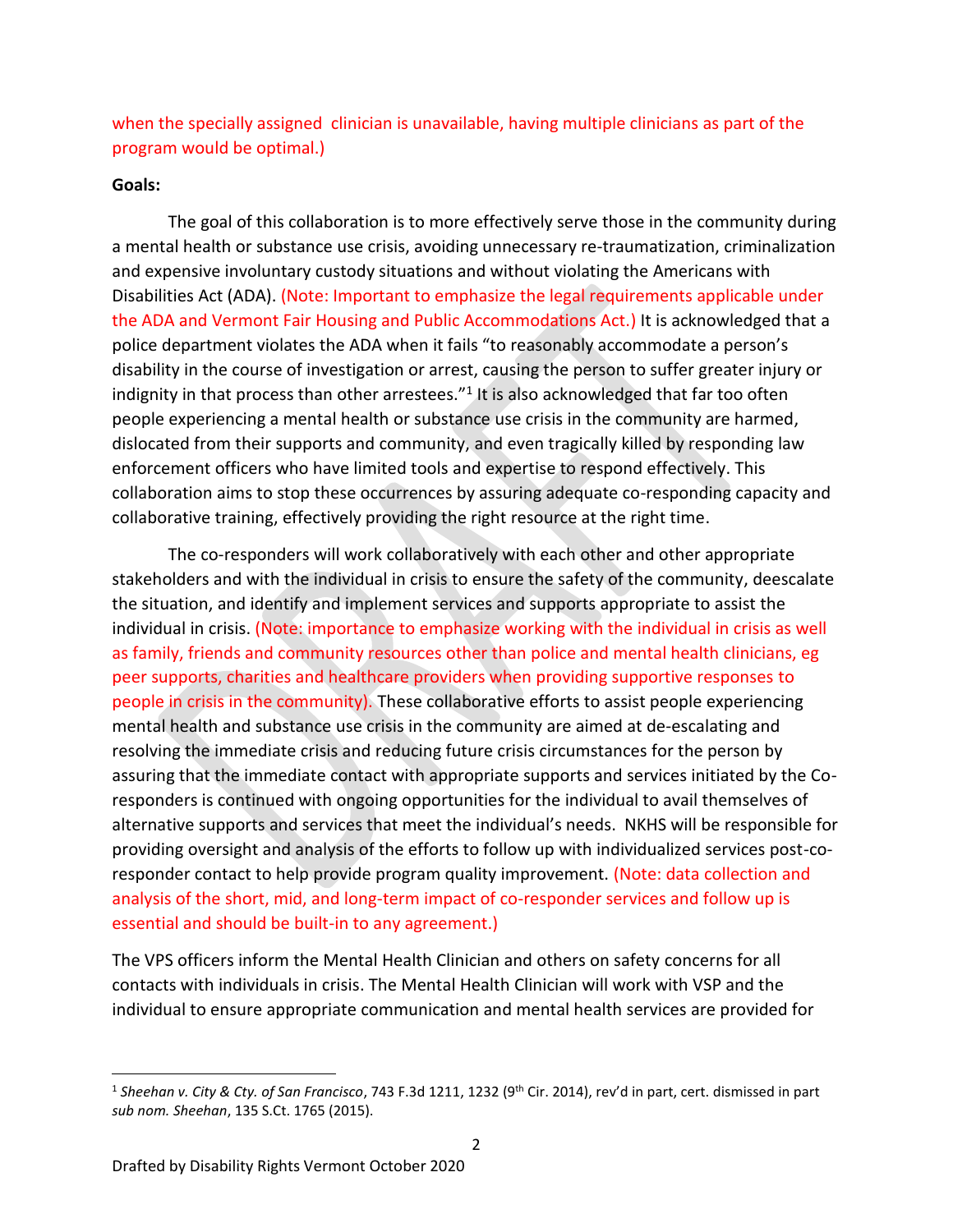the individual in crisis. (Note: Understanding and implementing procedures that respect and capitalize on the co-responders' strengths is a crucial element of the specialized training.)

If the Clinician is unable to be on scene, they will be available for phone consultation for both VSP support and to communicate with the individual(s) in crisis and to assure the person in crisis has the follow-up services as needed.

## **Roles and Responsibilities**:

# **General Roles:**

**VSP dispatch**: When a call comes in, dispatch will assess, and when appropriate will inquire as to, whether there is any mental health concern or substance use crisis. If there is a known or suspected mental health or substance use crisis, dispatch will refer the situation to the coresponders. VSP will be responsible for developing a procedure whereby this referral is made, confirmed and documented for further analysis. (Note: Data and analysis is crucial to ongoing development of this collaboration). The goal of the collaboration is for VSP Dispatch to simultaneously alert VSP and NKHS co-responders of each eligible call and that the coresponders will have an agreed upon procedure to a) communicate, b) arrive on scene, c) assess scene safety, d) determine who will lead the introduction to the person in crisis and with whom the co-responders will interact during that introduction and ongoing, and e) if other stakeholders or supports should be contacted or utilized. (Note: this process will be part of the specialized training with suggested elements provided below).

**VSP Co-responders**: plan and coordinate efforts and responses with the Mental Health Clinician co-responder; assess the scene for safety and coordinate with co-responder on responding to the scene in a safe manner; with the Mental Health Clinician co-responder taking the lead on developing an appropriate therapeutic response, address and respond to emergency safety crisis in as therapeutic manner as safety will allow; encourage effective communication between the Mental Health Clinician co-responder and the individual in crisis, and other stakeholders while maintaining scene safety.

**NKHS Mental Health Clinician Co-responder**: plan and coordinate efforts and responses with the VSP co-responder to ensure a therapeutic approach to the individual(s) in crisis in a safe manner; assess the situation and the individual; apply therapeutic crisis response interventions; facilitate appropriate follow-up options with the individual(s) in crisis.

# **Process**:(Note: It is important to have a general process that is broad enough to allow for responding to each unique situation while still providing clear guidelines and roles)

VSP and NKHS co-responders will be involved in responding to any and all instances in which a known or suspected mental health or substance use crisis is involved. The fact that criminal conduct may be involved does not prevent the involvement of the NKHS Mental Health Clinician. Examples of situations eligible for the use of Co-responders include: 911 call to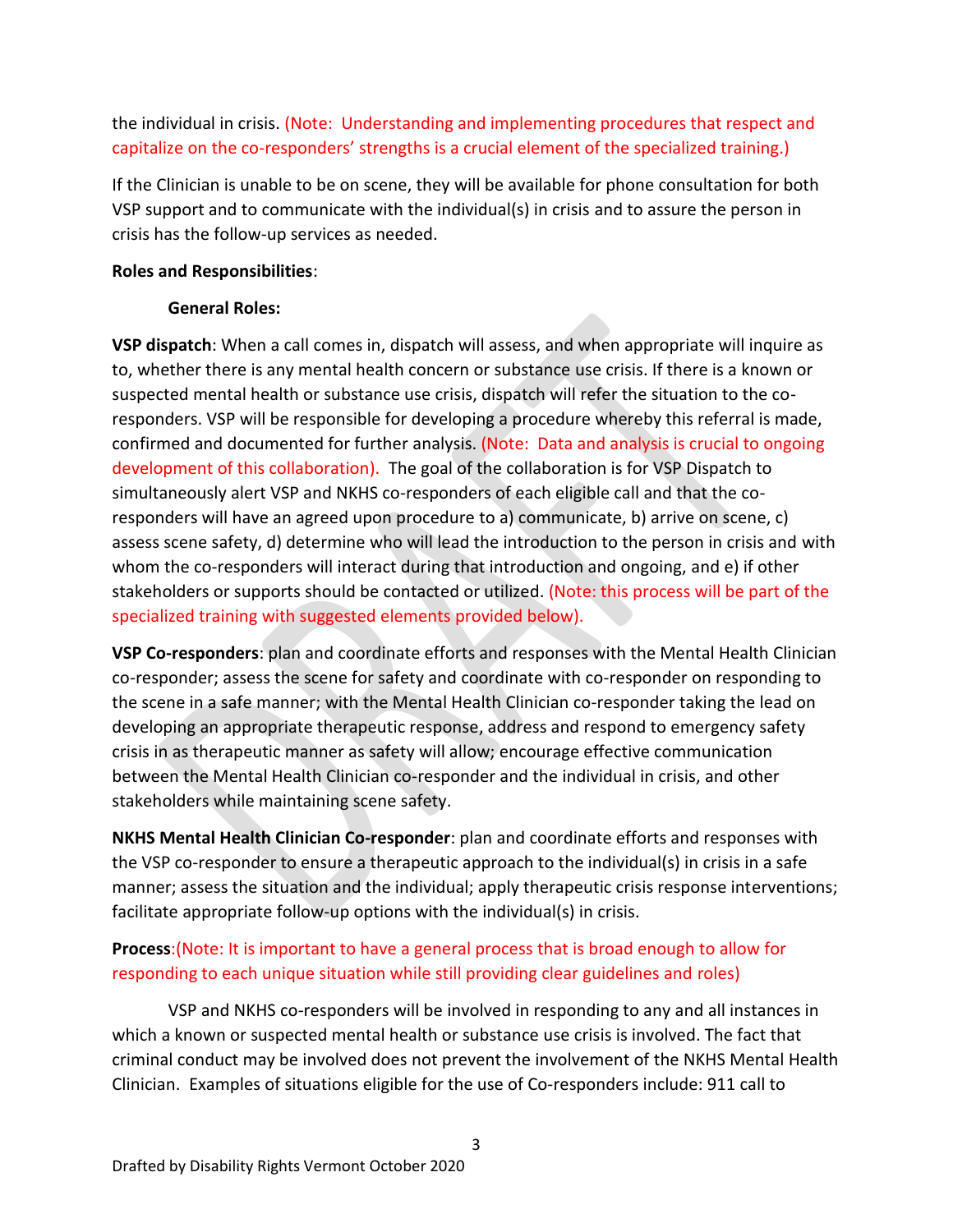dispatch, VSP non-emergent arrest plans, welfare checks, investigative interviews of subjects known to be in crisis or to have a significant mental health condition.

- 1. Dispatch or VSP officers responding to a scene or going to make an arrest will assess whether the situation involves an individual possibly experiencing a mental health or substance use crisis. If that is the case, VSP will contact the NKHS Mental Health Clinician co-responder. If the NKHS Mental Health Clinician co-responder is unavailable and VSP can wait, VSP will coordinate when the NKHS Mental Health Clinician coresponder is available. If VSP cannot wait for the NKHS Mental Health Clinician coresponder, VSP will contact NKHS Crisis Services. (Note: It is important to utilize this program in all situations where it would be helpful. Important to get the clinician and law enforcement both informed of a situation at the earliest time possible.)
- 2. Once VSP makes contact with either the NKHS Mental Health Clinician co-responder or NKHS Crisis Services, VSP will brief NKHS on the situation. VSP will inform NKHS of the name(s) of the individual(s) that might be in crisis and their date of birth, if known; the current nature of the scene; the reason for the call; the address and location of the scene.
- 3. NKHS, if time allows, will search their database to identify whether the individual(s) involved are current or former NKHS clients. If the individual(s) are current NKHS client, efforts will be made to contact the individual(s)' case manager to assist in the situation. If NKHS has knowledge of the person in crisis, the clinician will evaluate what can be shared with responding Troopers. When the clinician is evaluating the information to be shared, they will consider the nature of the emergency/crisis situation as it relates to current privacy laws, and they will continue to evaluate the information to be shared as the situation develops. The information provided may aid in the safety for all involved including the individual in crisis, as well as impact the type of response. NKHS staff will NOT provide protected client information about a subject to VSP without the client's consent or a supervisor-approved exception to HIPAA and other privacy laws.
- 4. NKHS will design a therapeutic planned response. NKHS' plan will involve strategies to avoid uses of force, re-traumatization and dislocation from the community and reasonably accommodates an individual's known disability consistent with the ADA. VSP will provide feedback on the plan to ensure safety of all involved. NKHS and VSP will collaborate to determine the actions and actors that will be utilized, and how, to implement the planned response, subject to the aforementioned goals of the collaboration and the plan.
	- a. It is acknowledged that adequate planning and preparation is highly effective in preventing situations where force is necessary.
- 5. If the scene is deemed to be unsafe for the NKHS clinician to be physically present, the co-responders will assess whether they can wait to respond or if VSP can secure the area safely to allow for the NKHS clinician to respond safely. If the scene cannot be made secure and safe for the NKHS clinician, VSP will devise a planned response with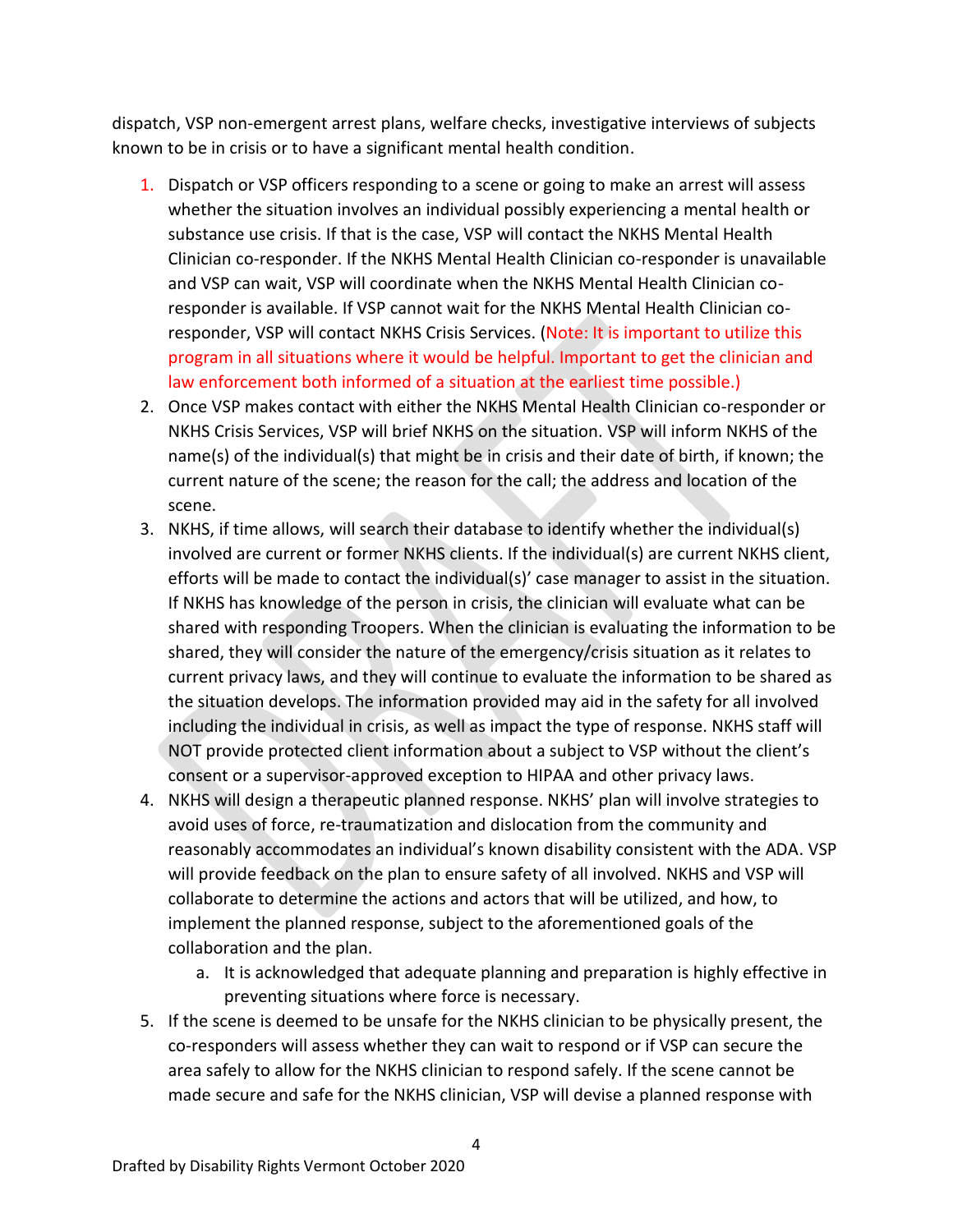the advice of the NKHS Clinician to effectively respond to the individual in crisis and avoid uses of force (if possible) and provide the individual with appropriate treatment options. If the scene is not secure, the NKHS Clinician will be available by phone to communicate with the individual(s) in crisis to the extent possible and VSP will enable and encourage communication between the individual(s) in crisis and the NKHS clinician.

- 6. When the crisis situation is resolved, the NKHS clinician will communicate, when time permits, the steps/plans that were made with the person in crisis to the VSP Officer directly responsible for the case. Provision of this information is subject to HIPAA and other privacy laws, and consent from the individual can be sought to allow sharing of additional information between NKHS and VSP.
	- a. In situations where the NKHS Clinician was not available or not taking the lead at the scene with the individual, VSP will communicate, as time allows, the same information to NKHS and NKHS and VSP will collaborate on how to follow up with the individual(s) in crisis.

## **Non-crisis communication**

A caller who is having mental health concerns or concerns about someone else and there are no immediate safety factors. If such a call is during hours of availability NKHS Crisis Services, VSP will connect the caller with NKHS Crisis Services. If it is during hours where NKHS Crisis Services are unavailable, VSP dispatch will refer the individual to NKHS Crisis Services

**Conflicts of Opinion**: Law enforcement will take lead on safety and mental health clinician will take lead on therapy and communication. But communication and planning will help avoid conflicts. (Note: Law enforcement will take lead on safety and mental health clinician will take lead on therapy and communication. But communication and planning will help avoid conflicts.)

If there is a disagreement about a clinical course of action (unrelated to safety concerns) NKHS will have the final decision. If the clinical course of action proposed creates safety concerns, VSP will advise on safety concerns and may alter the plan in order to maintain safety.

If there is a disagreement between the clinician and VSP regarding safety concern about the scene or transport, VSP at the scene will have the final decision. If necessary, supervisors from VSP and NKHS can also be accessed to assist in resolution.

To the extent possible, safety concerns and clinical decisions will be planned prior to initiating contact with individuals in crisis at the scene.

### **Initial or post scene issues and termination**

The VSP Station Commander and the Team Leader of the NKHS Program will be made aware of problems or conflicts so that communication can be made for effective resolution between both organizations.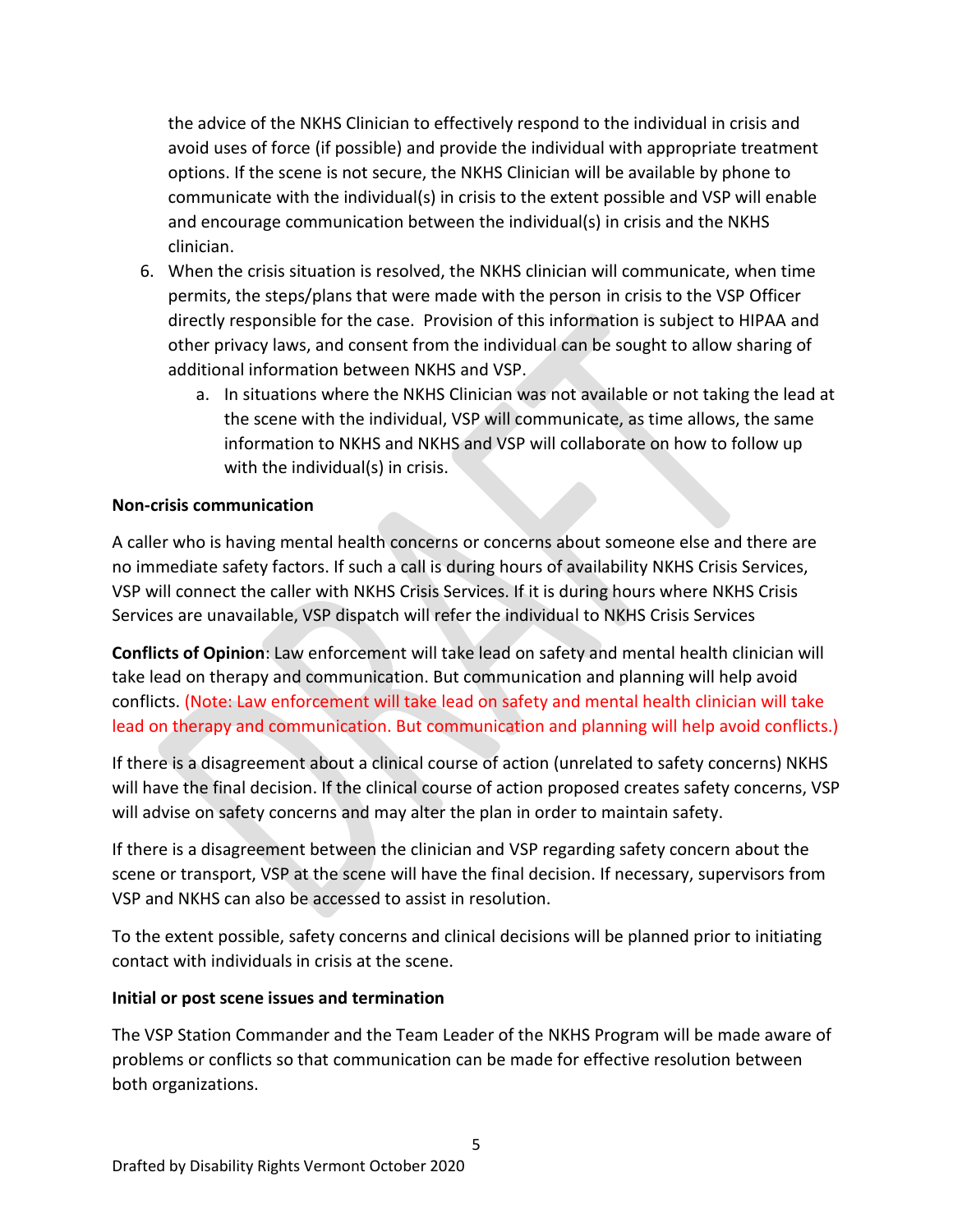Either entity shall have the right to terminate the MOU. This is done by providing as much notice as possible to the other entity with consideration for the reason for termination of the MOU.

If the MOU is terminated by either entity, steps shall be taken to ensure that prior agreed upon commitments, or items in progress, will be fulfilled.

**Review and evaluation** It will be helpful to have a chance for the agencies and other stakeholders to meet periodically do assess and evaluate the program and discuss improvements.

There shall be a Review and Advisory Committee created that shall be comprised of NKHS, VSP, a representative from a peer-support mental health organization , and Disability Rights Vermont. The purpose of the Review and Advisory Committee will be to review and assess how the program is working and make suggestions for improving the program. The Committee will also amend and develop policies regarding the program as deemed necessary. The Committee will meet every three (3) months.

The Committee shall create a method of collecting quantitative and qualitative data to measure the effectiveness of the program and provide feedback on how to improve services. The Committee may collaborate with outside experts or universities on this effort, specifically to involve students who may work in related fields after graduation.

## **Training/Orientation**

There will be an orientation among NKHS staff, including the NKHS clinician in this position, and VSP officers and dispatch. The orientation will be conducted jointly by NKHS and VSP. The orientation will be to educate NKHS and VSP about the goals and procedures of this program. Both organizations will be briefed on the policies and procedures of the other and plans will be made on how best to collaborate and serve the public.

The NKHS will receive training from VSP on how to assess safety concerns and remain safe in a crisis situation. VSP officers will receive training from the NKHS Clinician on how best to support the Clinician in deescalating situations and taking preventative actions to avoid uses of force.

NKHS will provide education to VSP on identifying and appropriately responding to people experiencing a mental health crisis.

## **Terms**:

This Agreement shall be effective as of the date of the last signature by the parties hereto and will remain in effect until terminated by either party. This Agreement may be terminated at any time when either party provides 30 days written notice to the other. Any modification shall be made by agreement of the parties and shall be memorialized in writing. This Agreement may be terminated for cause immediately without written notice.